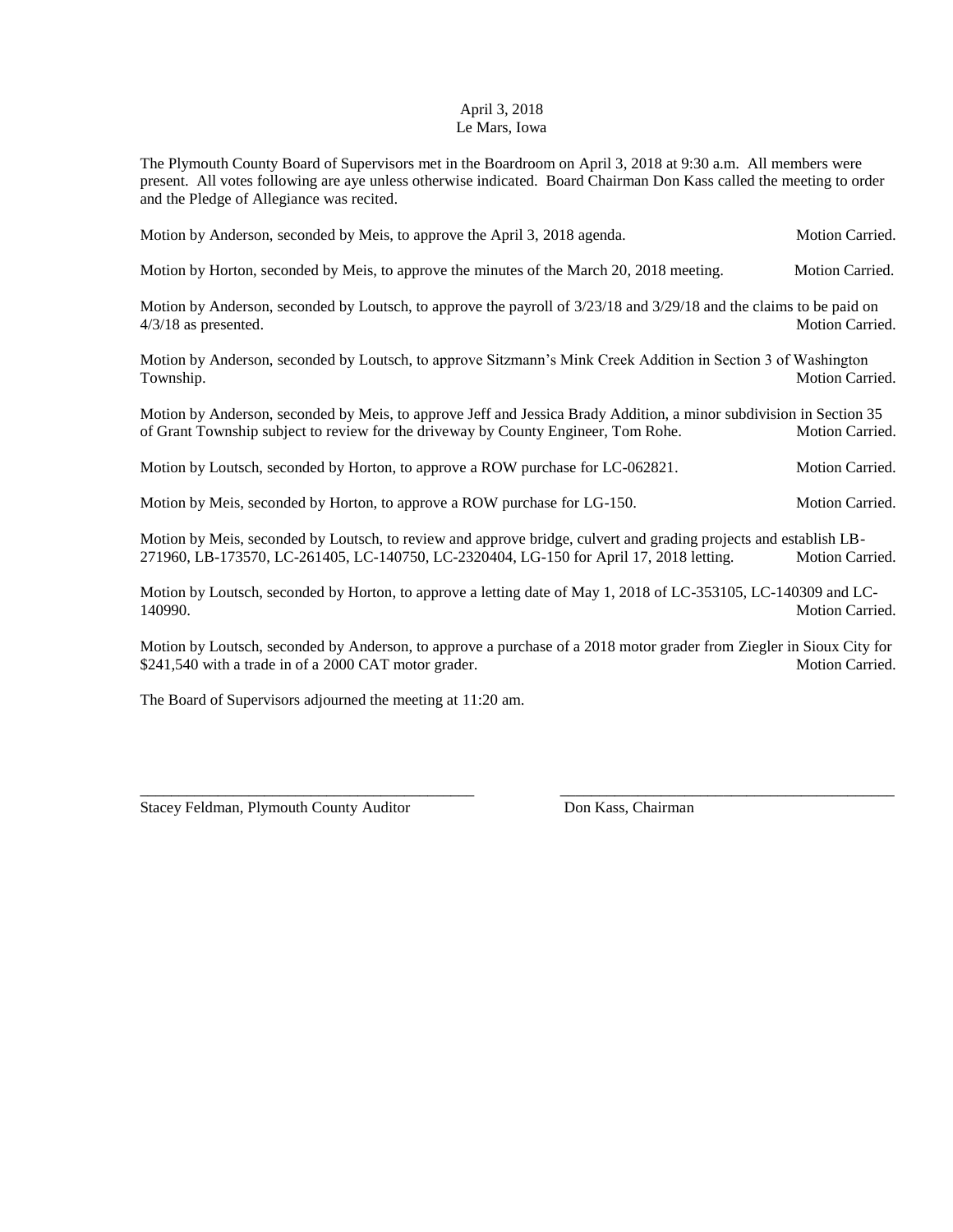| A & M Laundry                 | floor mats                | 29.00    |
|-------------------------------|---------------------------|----------|
| Advanced Systems              | copies                    | 8.00     |
| Noel Ahmann                   | mileage                   | 221.84   |
| Akron Hometowner              | publications              | 280.35   |
| Allied Oil & Tire             | fuel                      | 2638.83  |
| Barclay Construction          | grind curb                | 200.00   |
| Cole Beitelspacher            | cell phone allowance      | 60.00    |
| Bekins Fire                   | SAFETY                    | 178.36   |
| Bentson Pest Control          | services                  | 100.00   |
| Dennis Binneboese             | pesticide training        | 35.00    |
| Bob's Bike Shop               | CANAM UTV                 | 20398.00 |
| Bomgaars                      | supplies                  | 186.76   |
| Boulder Company               | PARTS                     | 1029.28  |
| Century Link                  | phone services            | 594.06   |
| Cherokee Co Sheriff           | service                   | 35.50    |
| Cornhusker International      | FILTERS                   | 566.40   |
| Culligan Water                | water                     | 110.83   |
| Dean Foods                    | kitchen supplies          | 154.60   |
| Dell EMC                      | office computer           | 1388.60  |
| <b>DMACC</b>                  | CEU class                 | 125.00   |
| Dave Erdmann                  | MEAL                      | 9.37     |
| Fastenal                      | supplies                  | 155.04   |
| Stacey Feldman                | cell phone allowance      | 120.00   |
| Floyd Valley Healthcare       | medical services          | 287.00   |
| Frontier                      | phone services            | 565.15   |
| G & R Controls                | boiler maint & repair     | 140.80   |
| <b>GCR</b>                    | TIRES & TUBES             | 4262.76  |
| Kyle Gengler                  | sign labor                | 350.00   |
| GIS Workshop                  | SIGNS                     | 400.00   |
| Govconnection                 | printer                   | 411.96   |
| Government Forms and Supplies | envelopes/voter reg.      | 114.91   |
| Jamie Hauser                  | mileage                   | 29.98    |
| Hydraulic Sales & Service     | PARTS                     | 90.36    |
| $I + S$ Group                 | architect fees/legal bid  | 2256.25  |
| ICIT                          | ITAG conference           | 550.00   |
| Indoff                        | SUPPLIES                  | 105.78   |
| Info Dog Security             | shredding service         | 42.95    |
| Iowa DOT                      | <b>EOUIPMENT</b>          | 50.00    |
| Iowa State University         | SCHOOLS & MEETING FEES    | 105.00   |
| I-State Truck Center          | PARTS                     | 1280.14  |
| Jack's Uniforms               | uniform                   | 249.80   |
| Jerico Services               | MATERIALS                 | 6551.25  |
| Jim Jones                     | postage, meeting expenses | 383.64   |
| Jeff Jurgensmeier             | health insurance reimb.   | 177.29   |
| Keltek Inc.                   | equipment                 | 1287.10  |
| Trish Kunkel                  | cleaning services         | 1680.00  |
| City of Le Mars               | autopsy transport         | 261.41   |
| LeMars Daily Sentinel         | publication               | 134.55   |
| L.G. Everist Inc.             | GRANULAR                  | 45001.55 |
| Matheson-Linweld              | WELDING SUPPLIES          | 229.91   |
| Terry Marienau                | MEALS                     | 9.37     |
| MD Products Inc               | PARTS                     | 374.20   |
| Menards                       | PARTS                     | 62.69    |

| eage                   | 221.84   |
|------------------------|----------|
| lications              | 280.35   |
| ı1                     | 2638.83  |
| nd curb                | 200.00   |
| 1 phone allowance      | 60.00    |
| <b>ETY</b>             | 178.36   |
| vices                  | 100.00   |
| ticide training        | 35.00    |
| AM UTV                 | 20398.00 |
| plies                  | 186.76   |
| TS                     | 1029.28  |
| ne services            | 594.06   |
| vice                   | 35.50    |
| <b>TERS</b>            | 566.40   |
| er                     | 110.83   |
| chen supplies          | 154.60   |
| ice computer           | 1388.60  |
| class                  | 125.00   |
| L                      | 9.37     |
| plies                  | 155.04   |
| 1 phone allowance      | 120.00   |
| lical services         | 287.00   |
| ne services            | 565.15   |
| ler maint & repair     | 140.80   |
| ES & TUBES             | 4262.76  |
| n labor                | 350.00   |
| NS.                    | 400.00   |
| nter                   | 411.96   |
| elopes/voter reg.      | 114.91   |
| eage                   | 29.98    |
| .TS                    | 90.36    |
| hitect fees/legal bid  | 2256.25  |
| G conference           | 550.00   |
| PLIES                  | 105.78   |
| edding service         | 42.95    |
| <b>IPMENT</b>          | 50.00    |
| OOLS & MEETING FEES    | 105.00   |
| .TS                    | 1280.14  |
| form                   | 249.80   |
| 'ERIALS                | 6551.25  |
| tage, meeting expenses | 383.64   |
| lth insurance reimb.   | 177.29   |
| ipment                 | 1287.10  |
| aning services         | 1680.00  |
| opsy transport         | 261.41   |
| lication               | 134.55   |
| NULAR                  | 45001.55 |
| DING SUPPLIES          | 229.91   |
| LS                     | 9.37     |
| <b>TS</b>              | 374.20   |